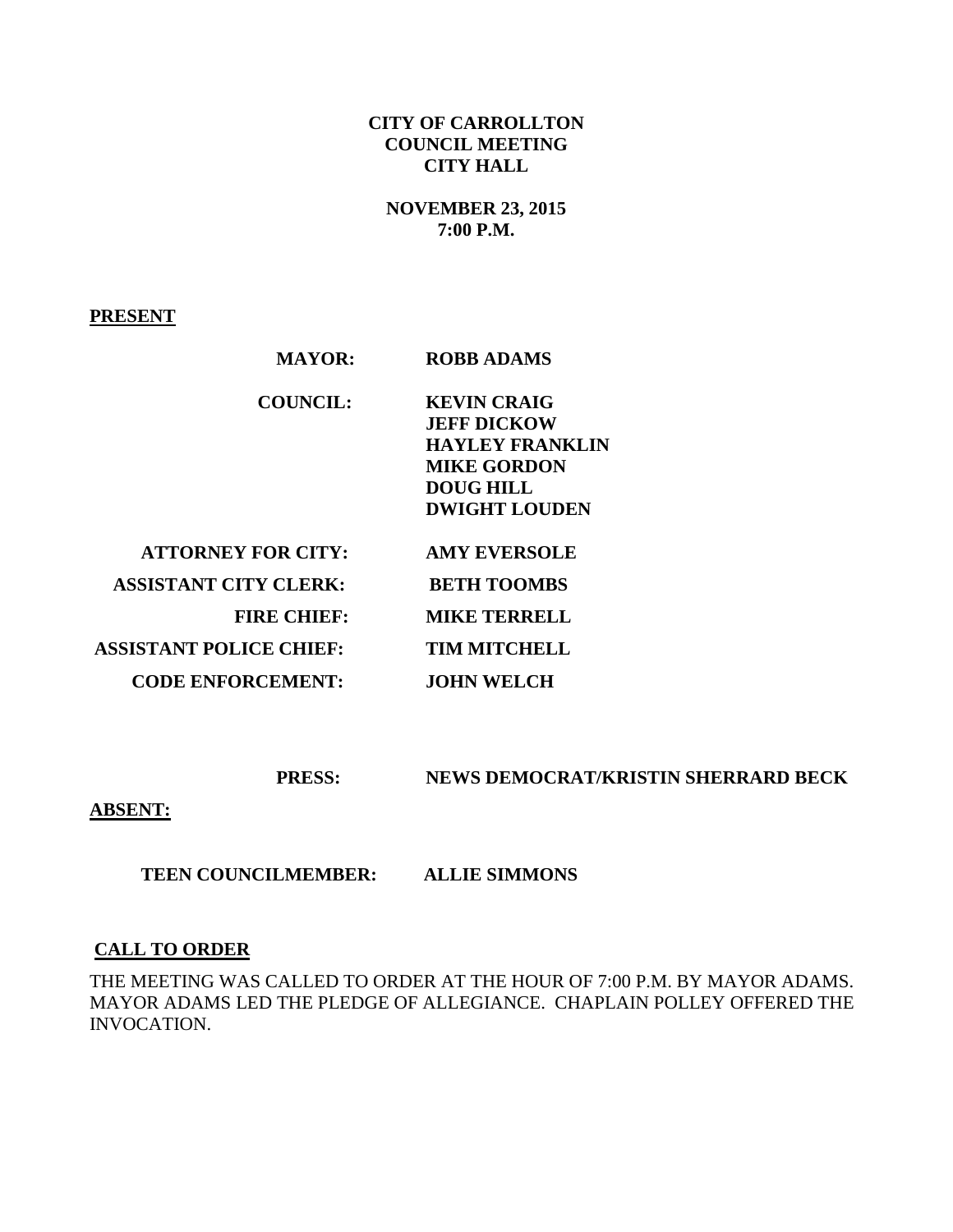#### **RECOGNITION OF GUESTS**

CHAPLAIN TIM POLLEY DAVID WILHOITE NICK MARSH DR. BENJAMIN KUTNICKI FLOYD BOWLING, MAGISTRATE KERRY GRAHAM, MAGISTRATE BOBBY LEE WESTRICK, COUNTY JUDGE EXECUTIVE TOMMY LINDSAY - LINDSAY CONSTRUCTION DAVE EBERENZ - HERITAGE ENGINEERING JIM THAXTON, HEROIN RESPONSE COORD. WITH THREE RIVERS DIST HEALTH DEPT GEORGIA HEISE, DR. PH - DISTRICT DIRECTOR FOR THREE RIVERS DIST HEALTH DEPT

#### **MR. JIM THAXTON-THREE RIVERS DISTRICT HEALTH DEPARTMENT**

MR. THAXTON PRESENTED A SLIDESHOW ON "REDUCING THE SPREAD OF BLOOD BORN PATHOGENS THROUGHOUT THE THREE RIVERS DISTRICT HEALTH DEPARTMENT'S FOUR COUNTIES - SYRINGE ACCESS EXCHANGE PROGRAM." ALTHOUGH HE DIDN'T HAVE STATISTICS FOR CARROLL COUNTY, MR. THAXTON MENTIONED THAT CARROLL COUNTY HAS HIGH LEVELS OF HEROIN/OTHER INJECTION DRUG USE DUE TO HIGH RATES OF DRUG OVERDOSES AND UNTIMELY DEATHS, COMMUNICABLE DISEASES, ARRESTS, AND BABIES BORN TO WOMEN WITH DRUG ADDICTIONS. MR. THAXTON SAID SENATE BILL 192 ENABLES LOCAL HEALTH DEPARTMENTS TO OPERATE A SUBSTANCE ABUSE TREATMENT OUTREACH PROGRAM THAT ALLOWS PARTICIPANTS TO EXCHANGE HYPODERMIC NEEDLES AND SYRINGES WITH THE CONSENT OF THE LOCAL BOARD OF HEALTH AND THE LEGISLATIVE BODY OF THE CITY AND COUNTY IN WHICH THE PROGRAM WOULD OPERATE. HE SAID THE SYRINGE ACCESS EXCHANGE PROGRAM (SEAP) PROVIDES STERILE SYRINGES, NEEDLES, AND CLEAN INJECTION EQUIPMENT TO REDUCE THE SPREAD OF COMMUNICABLE DISEASES. IN CLOSING, MR. THAXTON REQUESTED THAT CITY COUNCIL PASS A RESOLUTION THAT DIRECTS THREE RIVERS DISTRICT HEALTH DEPARTMENT TO DEVELOP AND IMPLEMENT A SYRINGE ACCESS PROGRAM AT THE CARROLL COUNTY HEALTH CENTER.

MAYOR ADAMS ASKED IF THE ADDITIONAL SERVICES PROVIDED BY THE SYRINGE ACCESS PROGRAM WERE CURRENTLY AVAILABLE. MR. THAXTON SAID THAT PEOPLE CAN CURRENTLY GET TESTING FOR COMMUNICABLE DISEASES, VACCINATIONS, NALOXONE, ENROLLMENT IN HEALTH CARE COVERAGE, AND COUNSELING & EDUCATION. MAYOR ADAMS SAID THAT IF THERE IS ANY PART THE CITY COULD PLAY IN PREVENTION AND TREATMENT, WE WOULD ASSIST.

COUNCILMAN DICKOW SAID THE PROBLEM HE HAS IS THAT NARCAN IS COSTING LOCAL EMS TONS OF MONEY AND PEOPLE ON THE STREET CAN GET IT FOR FREE.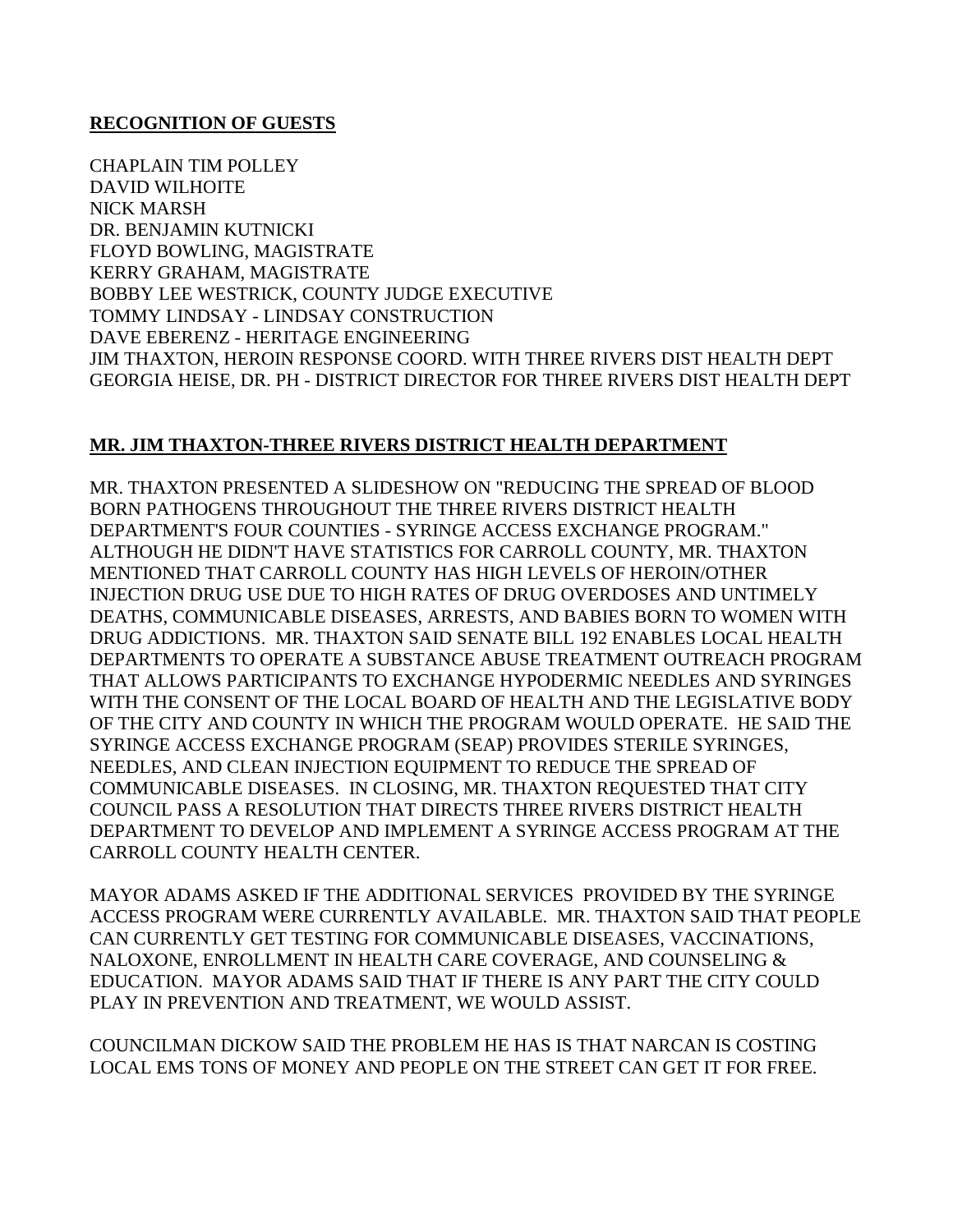COUNCILWOMAN FRANKLIN SAID A CORRELATION COULD BE MADE WHEN THERE WAS TALK OF A METHADONE CLINIC OPENING.

DR. GEORGIA HEISE SAID THE SYRINGE ACCESS EXCHANGE PROGRAM HELPS PEOPLE WHO ACCIDENTALLY BECOME ADDICTED. SHE SAID LEGISLATURE DECIDED WHAT TO DO WITH SB 192. LOCAL AND STATE HEALTH DEPARTMENTS DIDN'T GO TO THEM. THEY JUST HAVE TO GIVE INFORMATION TO LOCAL GOVERNING BODIES. THE ONLY THING THEY HAVE THAT SHOWS AN IMPROVEMENT IS THE STATISTICAL CHANGE IN THE SPREAD OF COMMUNICABLE DISEASE.

MAYOR ADAMS ASKED COUNCIL IF SOMEONE WANTED TO MAKE A MOTION TO MOVE FORWARD AND ADAPT A RESOLUTION TO FIT THE CITY OF CARROLLTON OR NOT TO PURSUE.

**THE MOTION WAS MADE BY COUNCILMAN DICKOW AND SECONDED BY COUNCILMAN HILL AND DULY CARRIED TO NOT PURSUE A SYRINGE ACCESS EXCHANGE PROGRAM AT THREE RIVERS DISTRICT HEALTH DEPARTMENT.**

**AYES 5 NAYS 0**

**COUNCILWOMAN FRANKLIN LEFT THE ROOM DURING VOTING, DUE TO HER EMPLOYMENT WITH THREE RIVERS DISTRICT HEALTH DEPT.**

**APPROVAL OF MINUTES: REGULAR MEETING: 11/9/2015**

**THE MOTION WAS MADE BY COUNCILMAN GORDON AND SECONDED BY COUNCILMAN CRAIG AND DULY CARRIED TO ACCEPT THE MINUTES AS PRESENTED FOR THE REGULAR MEETING OF 11/9/15.**

**AYES 6 NAYS 0**

# **2 ND READING: ORDINANCE #2015-20: REQUIRING REGISTRATION OF VACANT RESIDENTIAL PROPERTIES**

ATTORNEY FOR THE CITY, AMY EVERSOLE, READ THE ORDINANCE.

**THE MOTION WAS MADE BY COUNCILMAN LOUDEN AND SECONDED BY COUNCILMAN GORDON AND DULY CARRIED TO ADOPT ORDINANCE #2015-20: REQUIRING REGISTRATION OF VACANT RESIDENTIAL PROPERTIES.**

**AYES 6 NAYS 0**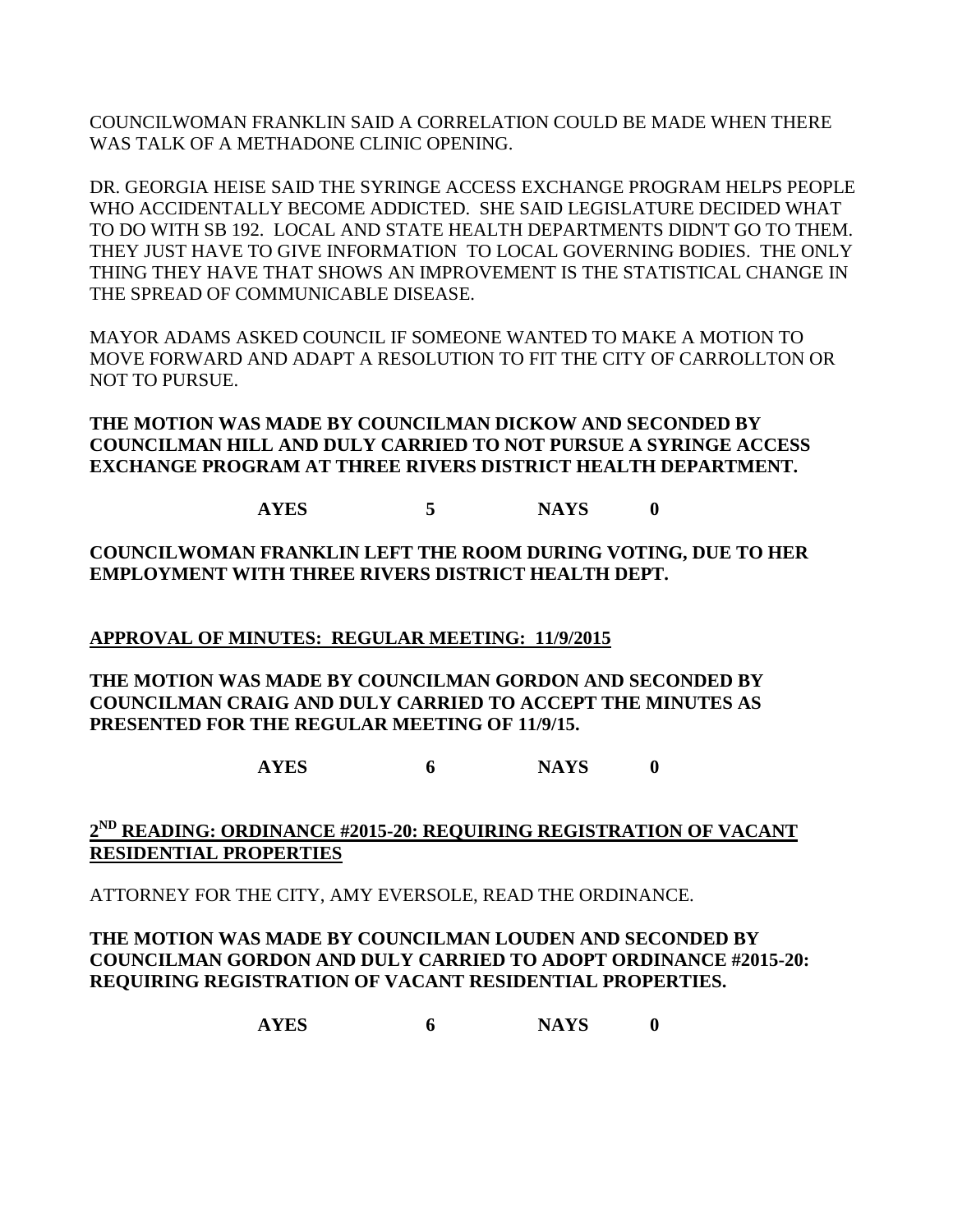# **REQUEST TO USE POINT PARK MAY 6 & 7, 2016 BY PIONEER POWER TRACTOR CLUB**

### **THE MOTION WAS MADE BY COUNCILMAN CRAIG AND SECONDED BY COUNCILMAN LOUDEN AND DULY CARRIED TO GRANT THE REQUEST BY PIONEER POWER TRACTOR CLUB TO USE POINT PARK MAY 6 & 7, 2016.**

**AYES 6 NAYS 0**

### **DISCUSSION: POSSIBLE P&Z RECOMMENDATION FOR MAP AMENDMENT AND PROPERTY RE-ZONING**

JOHN WELCH PRESENTED TWO RECOMMENDATIONS TO COUNCIL FROM PLANNING AND ZONING. THE FIRST RECOMMENDATION IS TO CHANGE THE R-3 RESIDENTIAL ZONING FOR PVA PARCEL ID C3-20-01 OWNED BY JERRY AND BARBARA STAFFORD AND FOR PVA PARCEL ID C3-20-07 OWNED BY LIVING SPACES LLC TO I-1 LIGHT INDUSTRIAL ZONING.

### **THE MOTION WAS MADE BY COUNCILMAN GORDON AND SECONDED BY COUNCILMAN HILL AND DULY CARRIED TO CHANGE THE ZONING DESIGNATION FOR PVA PARCEL ID C3-20-01 AND PVA PARCEL ID C3-20-07 FROM THE CURRENT R-3 RESIDENTIAL TO I-1 LIGHT INDUSTRIAL ZONING.**

**AYES 6 NAYS 0**

THE SECOND RECOMMENDATION MR. WELCH PRESENTED WAS SITE DEVELOPMENT REQUIREMENTS FOR ALL DEVELOPERS OF PROPERTY WITHIN THE CITY. REQUIREMENTS ARE FOR UNDERGROUND UTILITIES, CURBS & GUTTERS, SIDEWALKS & DRIVEWAYS, CITY STORM SEWER, TRASH STATION, LIGHTING, LANDSCAPING, SITE MONUMENTS, FENCING, SITE MAINENANCE, BUSINESS LICENSES & PERMITS, AND PERFORMANCE BONDS. MAYOR ADAMS SAID THIS IS DEFINITELY NEEDED FOR COMMERCIAL DEVELOPMENT, BUT THINKS SOME REQUIREMENTS COULD BE WAIVED FOR RESIDENTIAL DEVELOPMENT. MR. WELCH SAID CURRENT P & Z MEMBERS ARE HOME OWNERS AND WILL BE UNDERSTANDING.

### **THE MOTION WAS MADE BY COUNCILMAN LOUDEN AND SECONDED BY COUNCILMAN GORDON AND DULY CARRIED TO ADD "SITE DEVELOPMENT REQUIREMENTS" TO THE CARROLLTON ZONING CODE.**

**AYES 6 NAYS 0**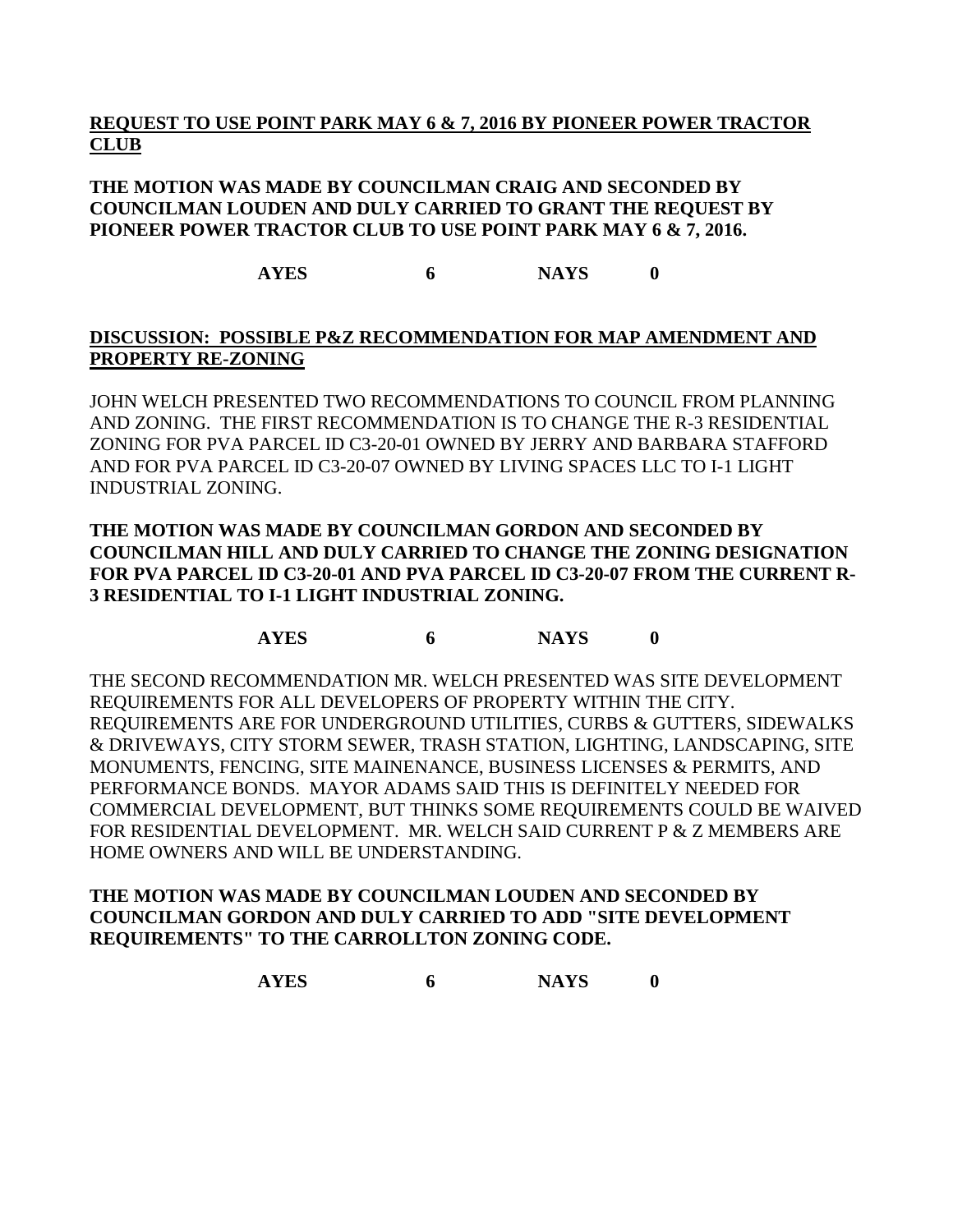### **NEW BUSINESS BID OPENING FOR FIREHOUSE WALL STABILIZATION PROJECT**

DAVE EBERENZ STATED THAT SINCE ONLY ONE BID WAS RECEIVE THE LAST TIME, A FEW CHANGES WERE MADE TO THE BID SPECS. THEY LESSENED THE BONDING REQUIREMENTS, THE FILL BETWEEN THE BLOCK WALL AND THE EXISTING WALL COULD BE MIXED ON SITE, AND THE PROJECT WAS BROKEN DOWN TO 3 BID ITEMS - NORTH WALL, SOUTH WALL, BOTH WALLS.

ATTORNEY, AMY EVERSOLE, OPENED THE BID PACKETS. C&H/M EXCAVATING, INC BID \$33,445 FOR NORTH WALL, \$33,445 FOR SOUTH WALL, AND \$63,190 FOR BOTH WALLS. STRUCTURAL SYSTEMS REPAIR GROUP BID \$76,380 FOR NORTH WALL, \$77,963 FOR SOUTH WALL, AND \$151,581 FOR BOTH WALLS. LINDSAY CONSTRUCTION'S ONLY BID FOR \$52,954 WAS FOR BOTH WALLS.

### **THE MOTION WAS MADE BY COUNCILMAN CRAIG AND SECONDED BY COUNCILMAN GORDON AND DULY CARRIED TO AWARD THE FIREHOUSE WALL STABILIZATION PROJECT TO THE LOWEST BIDDER, LINDSAY CONSTRUCTION.**

**AYES 6 NAYS 0**

# **MAYOR'S REPORTS**

MAYOR ADAMS HAS MET WITH GARY MATHIS, THE NEW CCCDC DIRECTOR, REGARDING GRANTS. THE MONEY IS READY TO BE RELEASED FOR THE BOW BRIDGE GRANT.

THE CHRISTMAS DINNER WILL BE AT CITY HALL ON DECEMBER 15 AT 11:30.

THE CITY'S ENTRANCE SIGN ACROSS FROM GENERAL BUTLER PARK ON HWY 227 HAS TO BE REMOVED BY DECEMBER 31. JCTC IS READY TO MOVE FORWARD. THE SIGN WILL BE IN STORAGE UNTIL WORK IS COMPLETED.

MAYOR ADAMS TALKED TO THE OWNER OF BISHOP TRACE A FEW WEEKS AGO. HE HAS HAD SOME LEGAL BATTLES. HE HAD HOPED TO RESUBMIT PLANS TO PLANNING AND ZONING BY THE END OF THE YEAR.

# **APPROVAL OF ACCOUNTS PAID/PAYABLE 11/11/15 – 11/24/15**

**THE MOTION WAS MADE BY COUNCILMAN LOUDEN AND SECONDED BY COUNCILMAN DICKOW AND DULY CARRIED TO APPROVE THE ACCOUNTS PAID/PAYABLE 11/11/15 THROUGH 11/24/15.**